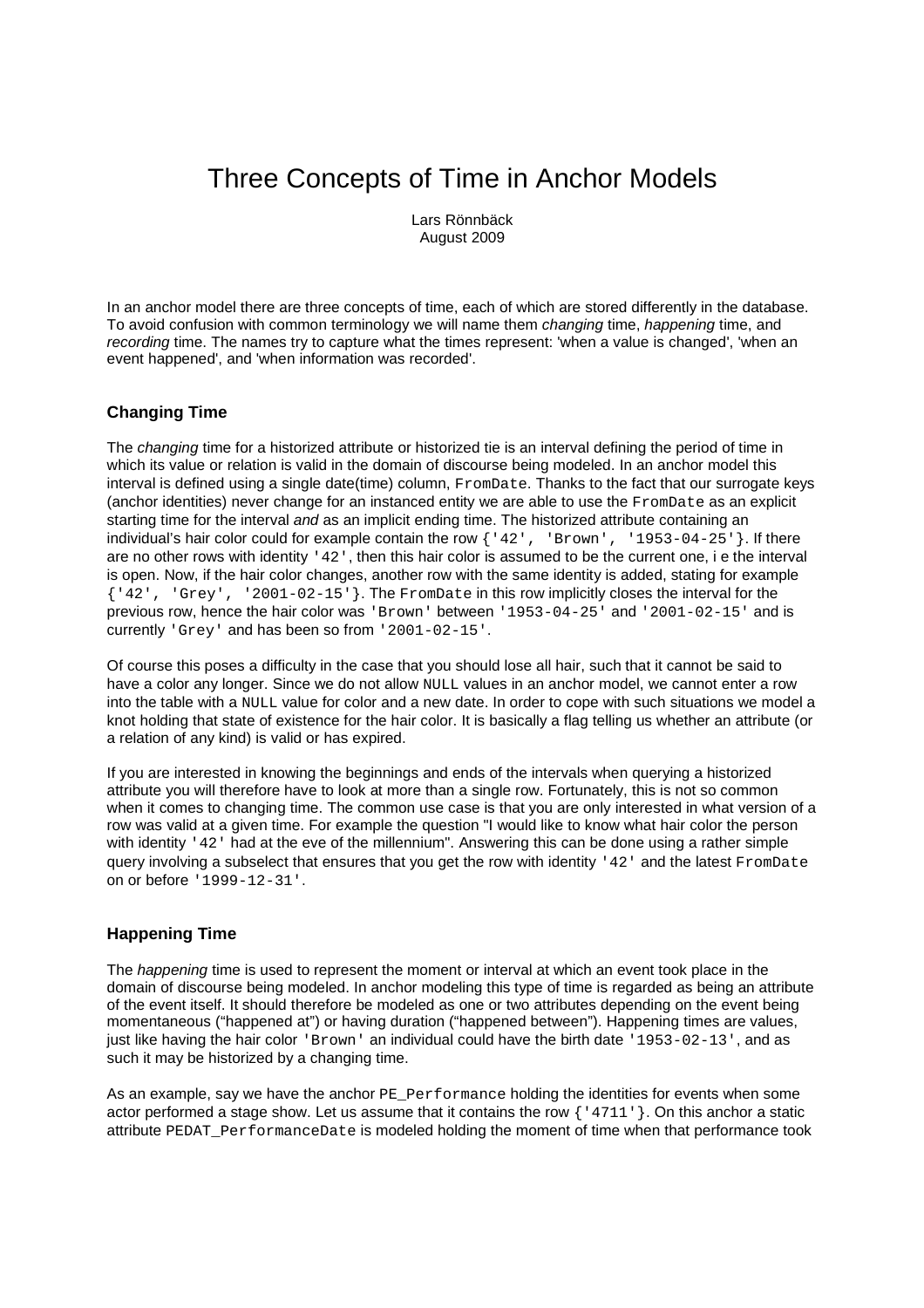place. For example, it could contain the row  $\{14711, 1969 - 08 - 15\}$ . Note the difference from changing time, which in this case would have been added as a third column. The happening time is on the same level as any other attribute of the event. Compare it with another example, the attribute PENAM\_PerformanceName containing the row {'4711', 'Woodstock'}. The rows from the anchor and these two attributes tell us that there is an event with identity '4711', that it is called 'Woodstock', and that it took place '1969-08-15'.

Should we make the attribute PENAM PerformanceName historized by adding changing time through a FromDate column, we would get a row with three columns; say {'4711', 'Woodstock', '1969-08-15'}. The interpretation of this row is that there is an event with identity '4711' called 'Woodstock', and has been called so since '1969-08-15', but the name may change in the future. If the name should change and a row with a later changing time is added it doesn't mean that the event took place at another time. Therein lies the difference between happening time and changing time.

# **Recording Time**

For maintenance and analysis reasons a third type of time is often necessary, the recording time. Loosely speaking it can be said to be the time when the domain of discourse became aware of a certain piece of information. Since this is information about information, we choose to represent it through metadata in anchor models. In many scenarios a single recording time per piece of information is sufficient, corresponding to the time when the data was loaded into the model. However, it can in some cases be necessary to store an array of recording times, if data has passed through a number of systems before reaching the model.

In an anchor model metadata is represented through references to a metadata structure, which also preferably should be anchor modeled. However, let us for the sake of giving an easy to follow example be lenient and allow this structure to have a flat model. As an example, one row in the metadata table is {'7', 'CRM', '2001-02-17', 'LoadPerson'}. When using metadata every row found in an anchor model table is connected to a corresponding metadata row. In other words, an extra column is needed holding that reference. If we take the row from the hair color example earlier it would become {'42', 'Grey', '2001-02-15', '7'}.

These two rows together now provide the following information. There is an individual with identity '42' whose hair turned 'Grey' on '2001-02-15' and this information came from the 'CRM' system and it was entered into our database on '2001-02-17' by the 'LoadPerson' job. If the metadata is extended with a second recording time and some other information to {'7', 'CRM', '2001-02-17', 'LoadPerson', 'Manually Entered', '2001-02-16', 'Jane Doe'}, we gain more information about this particular piece of hair color information. Now we know that there is an individual with identity '42' whose hair turned 'Grey' on '2001-02-15' and this information was 'Manually Entered' by 'Jane Doe' on '2001-02-16' into the 'CRM' system from which the 'LoadPerson' job loaded it into our database on '2001-02-17'.

Finally, adding a static tie INPE Individual Performance Attended with a row  $\{42', -4711'\}$ , we can further conclude that there was at least one person with brown hair attending Woodstock in 1969.

### **Related research**

Richard Snodgrass has defined two concepts of time used in bitemporal databases [Wikipedia: http://en.wikipedia.org/wiki/Temporal\_database]. They are defined as follows.

Valid time denotes the time period during which a fact is true with respect to the real world. Transaction time is the time period during which a fact is stored in the database.